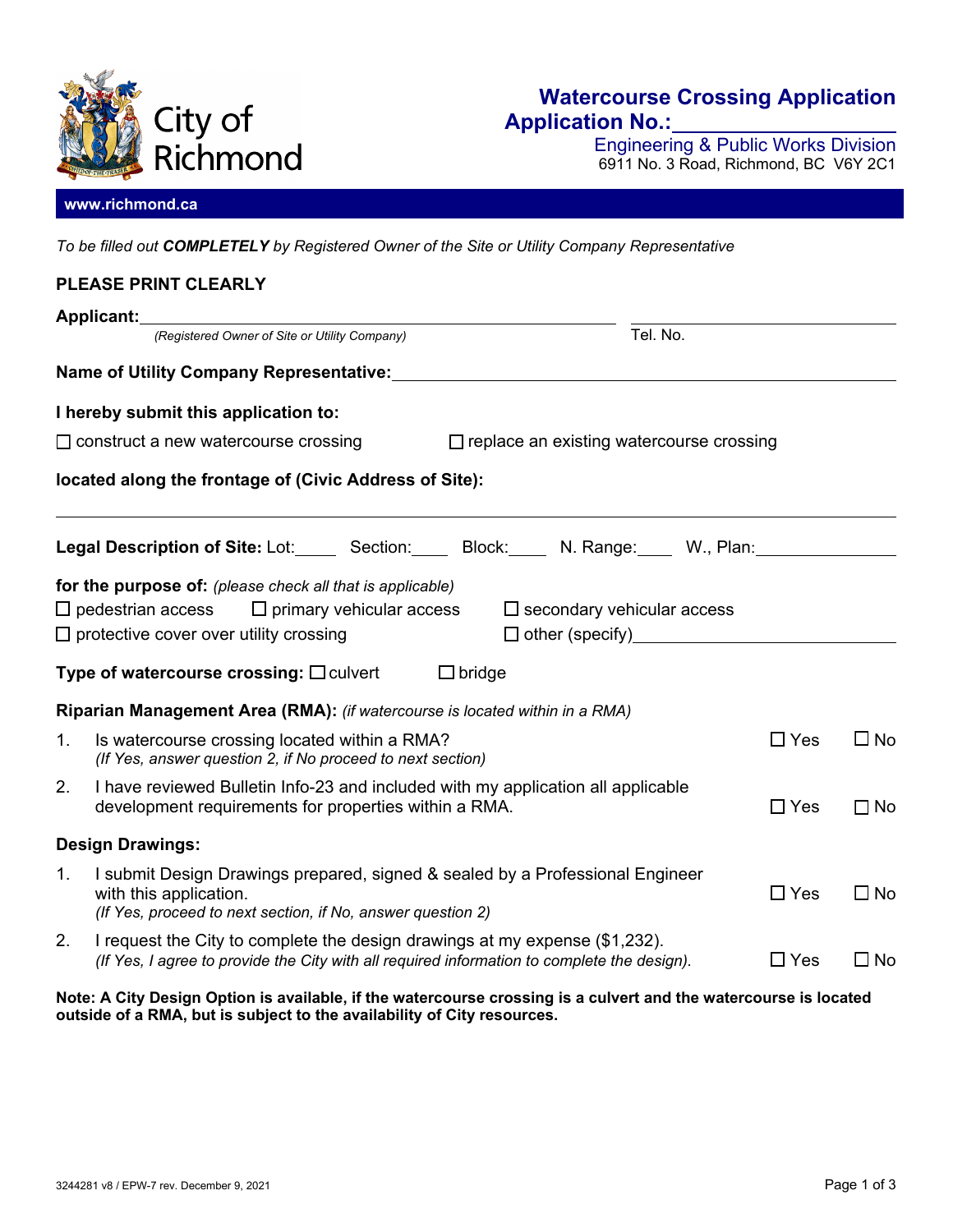I, the applicant, agree that at all times in connection with the subject matter of this application, I will comply with all federal, provincial and municipal laws, bylaws, regulations, policies, codes, ordinances, guidelines and standards, including, without limiting the generality of the foregoing, in accordance with the City's bylaws entitled *Watercourse Protection and Crossing Bylaw No. 8441* and *To Regulate the Provision of Works and Services Upon Subdivision of Land Bylaw No. 6530* as the same may be amended or replaced from time to time.

I, the applicant, agree to indemnify and save harmless the City from and against all claims, demands, causes of action, suits, losses, damages and costs, liabilities, expenses and judgements (including all actual legal costs) which the City incurs, suffers or is put to arising out of or in connection with any failure, breach or nonperformance by the applicant of any obligation in this application or any permit which is issued pursuant to this application, or any wrongful or negligent act, or omission of the applicant and/or any of the applicant's officers, directors, employees, agents, contractors, subcontractors, licensees, permittees and visitors.

I, the applicant, agree to release the City and the City's officials, officers, employees and agents from any losses the applicant and/or the applicant's officers, directors, employees, agents, contractors, subcontractors, licensees, permittees and/or visitors may sustain relating in whole or in part to the construction, repair, use, replacement or removal of the watercourse crossing.

The terms and conditions of these indemnity and release provisions shall survive the removal of the watercourse crossing.

I have read the requirements of *Watercourse Protection and Crossing Bylaw No. 8441* and of this application (including Schedule 1 attached hereto) and I agree to comply with the requirements contained therein and herein as well as with any permit issued by the City pursuant to this application.

The applicant acknowledges and agrees that by signing this application, the applicant is agreeing that if a permit is issued by the City regarding the subject matter of the application, that the application, all required documentation and the permit shall collectively constitute an agreement between the applicant and the City for the applicant to construct and use the proposed watercourse crossing in accordance with this application (including Schedule 1 attached hereto), all required documentation and the permit.

# **Registered Owner of Site or Utility Company Representative (Print Name):**

| Signature: 1988                                                      | Date: ________         |  |
|----------------------------------------------------------------------|------------------------|--|
| <b>Mailing Address:</b>                                              |                        |  |
| <b>E-mail Address:</b>                                               | Postal Code            |  |
| <b>For Office Use</b>                                                |                        |  |
| <b>Application Fee:</b> $\Box$ culvert - \$375 $\Box$ bridge - \$128 | <b>Trans Code 4408</b> |  |
| City Design Option Fee: $\Box$ culvert - \$1,232                     | <b>Trans Code 4106</b> |  |
| <b>Amount Payable:</b>                                               | Receipt #:             |  |
| <b>Received by:</b>                                                  |                        |  |